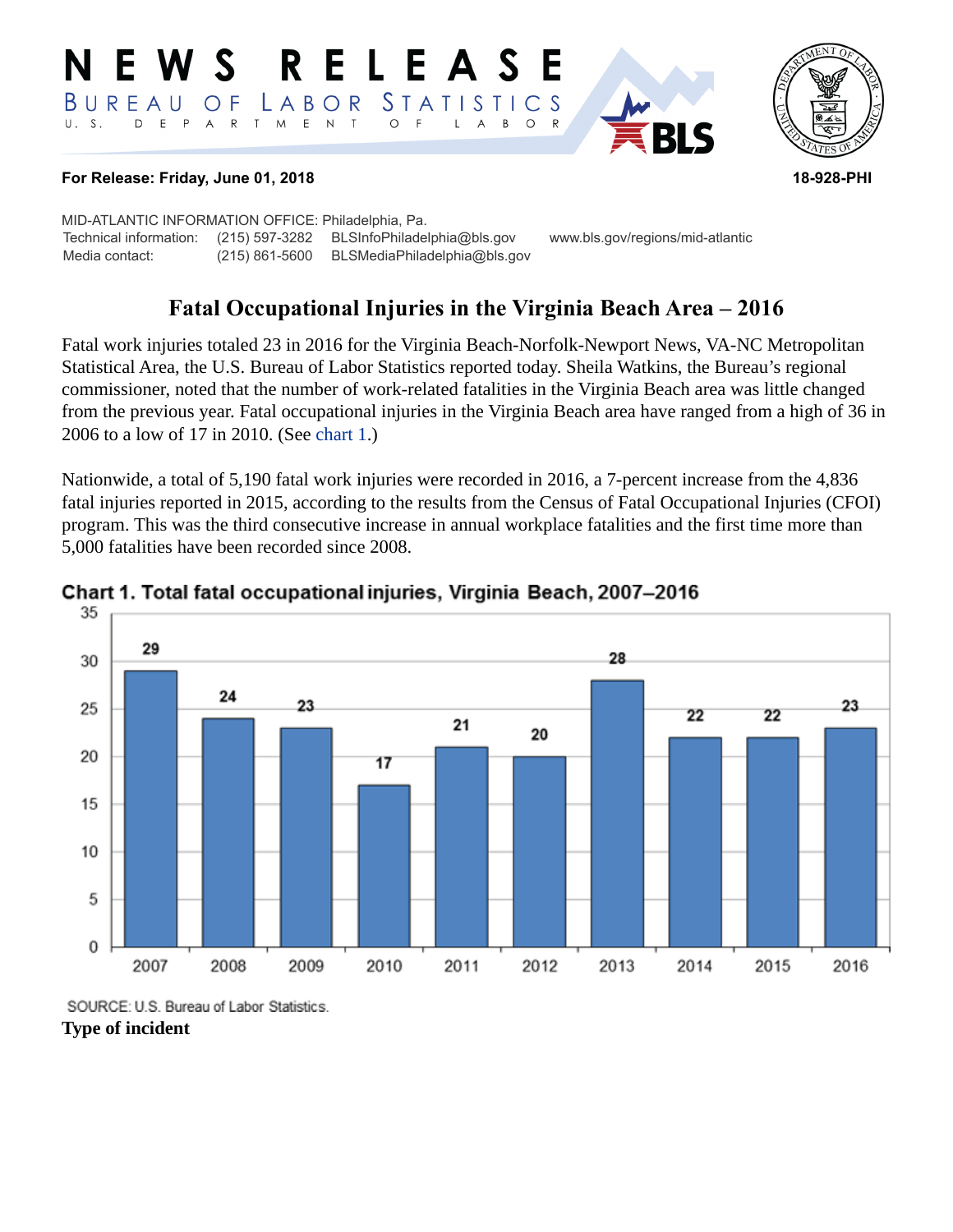In the Virginia Beach area, exposure to harmful substances or environments resulted in eight fatal work injuries and violence and other injuries by persons or animals accounted for six fatalities. These two major categories accounted for 61 percent of all workplace fatalities in the Virginia Beach area. (See table 1.) The number of worker deaths from exposure to harmful substances or environments increased from six in 2015, and worker fatalities due to violence and other injuries by persons or animals was little changed. Six of the eight fatalities in 2016 in exposure to harmful substances or environments were due to overdoses from the non-medical use of drugs or alcohol at work.

Transportation incidents was the third-most frequent fatal work event with five fatalities, followed by falls, slips, or trips with three fatalities. The number of worker deaths from transportation incidents declined by two over the year, while fatalities due to falls, slips, or trips was unchanged.

Nationally, transportation incidents remained the most frequent fatal workplace event in 2016, accounting for 40 percent of fatal work injuries. (See [chart 2](#page-1-0).) Violence and other injuries by persons or animals was the second-most frequent type of event, with 17 percent of work-related fatalities, followed by falls, slips, or trips (16 percent) and contact with objects and equipment (15 percent).



<span id="page-1-0"></span>Chart 2. Fatal occupational injuries by selected event, United States and Virginia Beach, 2016

**Industry**

The private administrative and support and waste management and remediation services industry sector had the largest number of fatalities in the Virginia Beach area with six, up from one in the previous year. (See table 2.) Inhalation of harmful substances accounted for two worker deaths in this sector in 2016.

The private manufacturing sector had four fatalities in 2016, compared to one in the previous year.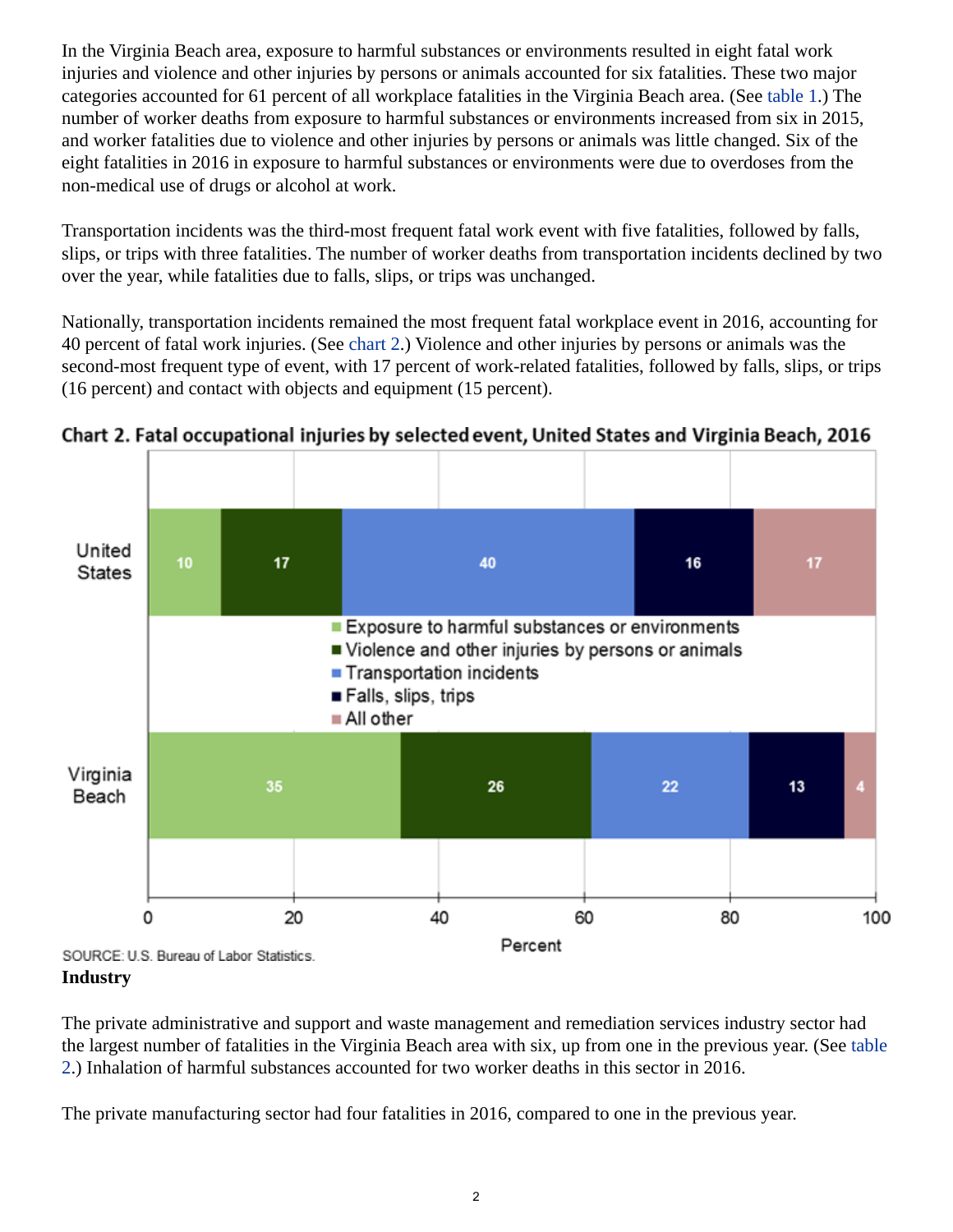## **Occupation**

Transportation and material moving occupations and construction and extraction occupations had the highest numbers of workplace fatalities with six and five, respectively. (See table 3.) Half of the fatalities within the transportation and material moving group were heavy and tractor-trailer truck drivers (3). Construction laborers accounted for three of the five fatalities in the construction and extraction occupations group.

## **Contracted Workers**

A contracted worker is defined as a worker employed by one firm but working at the behest of another firm that exercises overall responsibility for the operations at the site of the fatal injury. In 2016, Virginia Beach had three fatally-injured workers identified as fitting the contracted worker criteria.

## **Additional highlights**

- Men accounted for 91 percent of the work-related fatalities in the Virginia Beach area, similar to the 93 percent national share. (See table 4.) Violence and other injuries by persons or animals and exposure to harmful substances or environments each accounted for six of the fatalities for men in the Virginia Beach area.
- White, non-Hispanic workers accounted for 61 percent of those who died from a workplace injury. Nationwide, this group accounted for 67 percent of work-related deaths. The share of fatalities among black or African-American non-Hispanic workers was 30 percent in the Virginia Beach area, compared to 11 percent nationwide.
- Workers 25-54 years old accounted for 61 percent of the area's work-related fatalities in 2016, compared to 57 percent of on-the-job fatalities nationally.
- Of the 23 fatally-injured workers in the Virginia Beach area, 83 percent worked for wages and salaries; the remainder were self-employed. The most frequent fatal event for wage and salary workers was exposure to harmful substances or environments, while for the self-employed it was violence and other injuries by persons or animals.
- Thirty percent of workplace fatalities in the Virginia Beach area occurred on a Tuesday. This day accounted for 16 percent of workplace fatalities nationally.

## **Technical Note**

**Background of the program.** The Census of Fatal Occupational Injuries (CFOI), part of the BLS Occupational Safety and Health Statistics (OSHS) program, compiles a count of all fatal work injuries occurring in the U.S. during the calendar year. The CFOI program uses diverse state, federal, and independent data sources to identify, verify, and describe fatal work injuries. This ensures counts are as complete and accurate as possible. Nationwide, for the 2016 data, over 23,300 unique source documents were reviewed as part of the data collection process. For technical information and definitions for CFOI, please go to the BLS Handbook of Methods on the BLS website at [www.bls.gov/opub/hom/cfoi/home.htm](https://www.bls.gov/opub/hom/cfoi/home.htm).

**Federal/State agency coverage.** The CFOI includes data for all fatal work injuries, even those that may be outside the scope of other agencies or regulatory coverage. Thus, any comparison between the BLS fatality census counts and those released by other agencies should take into account the different coverage requirements and definitions being used by each agency. More on the scope of CFOI can be found at [www.bls.gov/iif/cfoiscope.htm.](https://www.bls.gov/iif/cfoiscope.htm)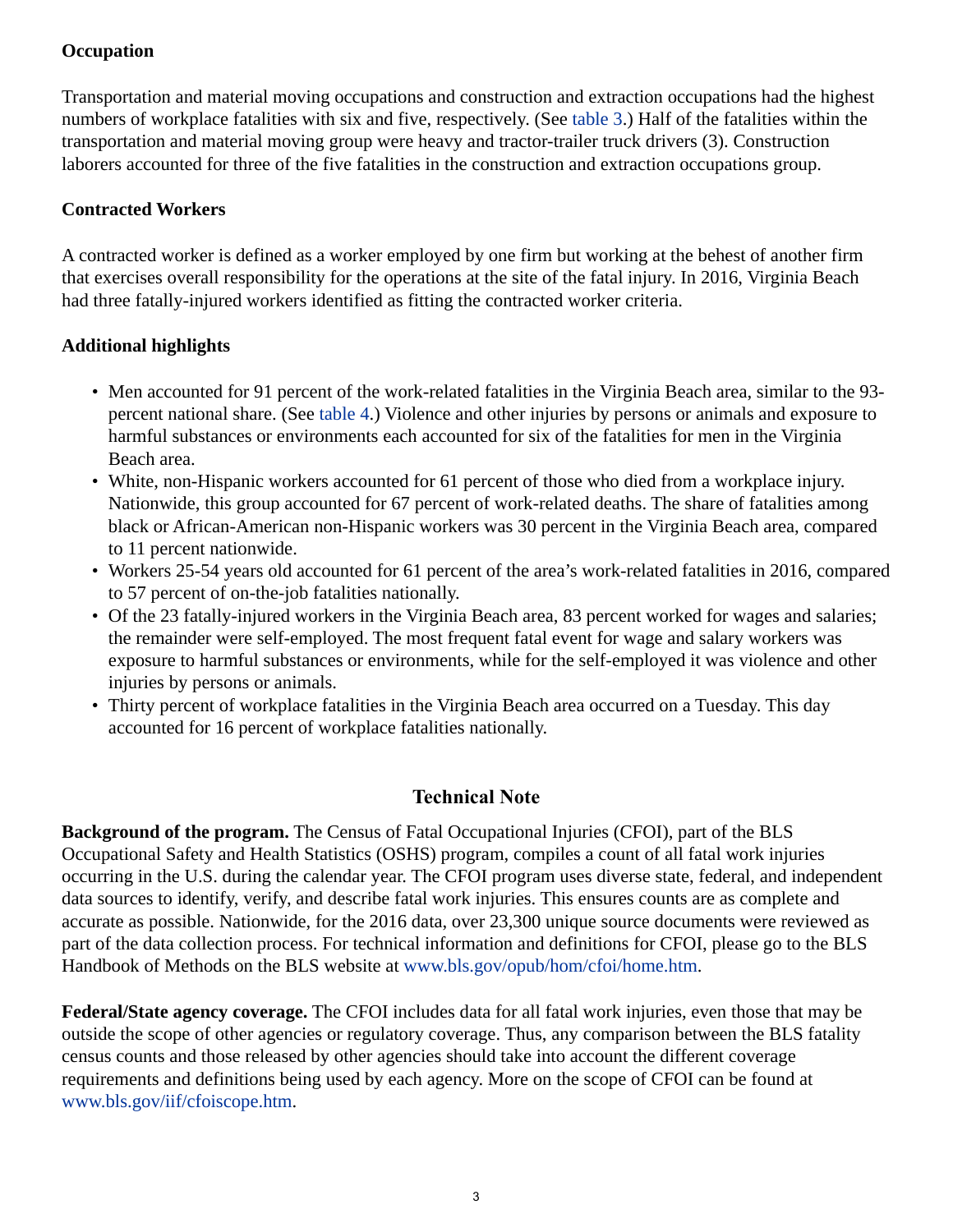**Acknowledgments.** BLS thanks the Virginia Department of Labor and Industry and the North Carolina Department of Labor for their efforts in collecting accurate, comprehensive, and useful data on fatal work injuries. BLS also appreciates the efforts of all federal, state, local, and private sector entities that provided source documents used to identify fatal work injuries. Among these agencies are the Occupational Safety and Health Administration; the National Transportation Safety Board; the U.S. Coast Guard; the Mine Safety and Health Administration; the Office of Workers' Compensation Programs (Federal Employees' Compensation and Longshore and Harbor Workers' Compensation divisions); the Federal Railroad Administration; the National Highway Traffic Safety Administration; state vital statistics registrars, coroners, and medical examiners; state departments of health, labor, and industrial relations and workers' compensation agencies; state and local police departments; and state farm bureaus.

**Area definitions**. The substate area data published in this release reflect the standards and definitions established by the U.S. Office of Management and Budget, Bulletin Number 13-01, February 2013. A detailed list of the geographic definitions is available at [www.bls.gov/lau/lausmsa.htm](https://www.bls.gov/lau/lausmsa.htm).

The **Virginia Beach-Norfolk-Newport News, VA-NC Metropolitan Statistical Area** consists of Currituck and Gates Counties in North Carolina; Gloucester, Isle of Wight, James City, Mathews, and York Counties in Virginia; and Chesapeake, Hampton, Newport News, Norfolk, Poquoson, Portsmouth, Suffolk, Virginia Beach, and Williamsburg Cities in Virginia.

Information in this release is available to sensory-impaired individuals. Voice phone: (202) 691-5200; Federal Relay Service: (800) 877-8339.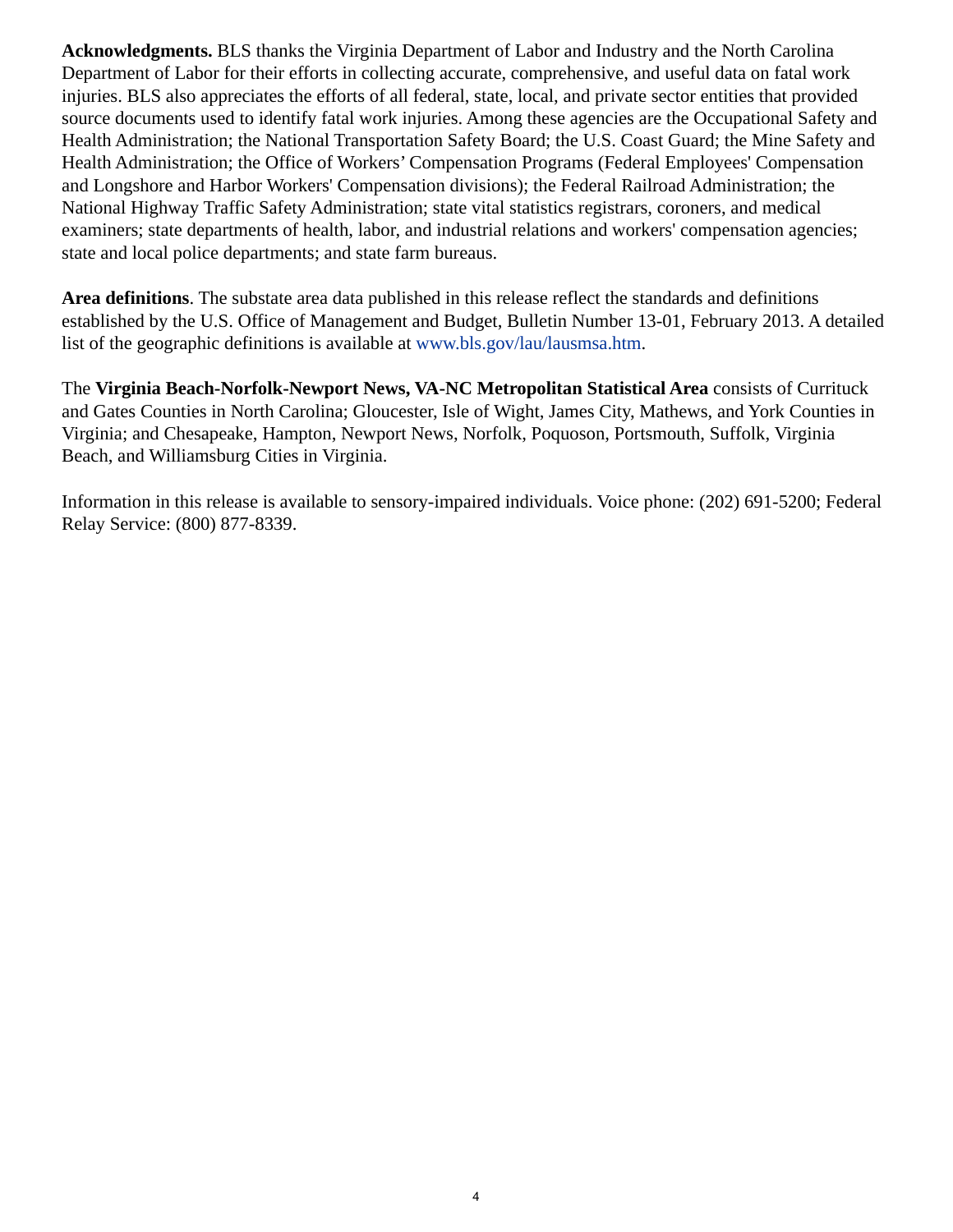|  |  | Table 1. Fatal occupational injuries by event, Virginia Beach, VA, 2015-16 |  |  |  |  |  |
|--|--|----------------------------------------------------------------------------|--|--|--|--|--|
|--|--|----------------------------------------------------------------------------|--|--|--|--|--|

| Event or exposure (1) | 2015   | 2016   |         |
|-----------------------|--------|--------|---------|
|                       | Number | Number | Percent |
|                       | 22     | 23     | 100     |
|                       | 5      | 6      | 26      |
|                       |        | 5      | 22      |
|                       |        | 4      | 17      |
|                       |        | 3      | 13      |
|                       |        |        |         |
|                       |        |        |         |
|                       |        |        |         |
|                       |        |        | 22      |
|                       |        |        |         |
|                       |        |        |         |
|                       |        |        |         |
|                       |        |        | 17      |
|                       |        |        |         |
|                       |        |        |         |
|                       | 3      | 3      | 13      |
|                       | 3      | 3      | 13      |
|                       | 3      | 3      | 13      |
|                       | 3      | 3      | 13      |
|                       | 3      | 3      | 13      |
|                       |        | 8      | 35      |
|                       |        | 8      | 35      |
|                       |        | 6      | 26      |
|                       |        | 2      | 9       |
|                       |        | 2      |         |

<span id="page-4-0"></span>Footnotes:

(1) Based on the BLS Occupational Injury and Illness Classification System (OIICS) 2.01 implemented for 2011 data forward.

NOTE: Data for all years are final. Totals for major categories may include subcategories not shown separately. Percentages may not add to totals because of rounding. CFOI fatal injury counts exclude illness-related deaths unless precipitated by an injury event. Dashes indicate no data reported or data that do not meet publication criteria.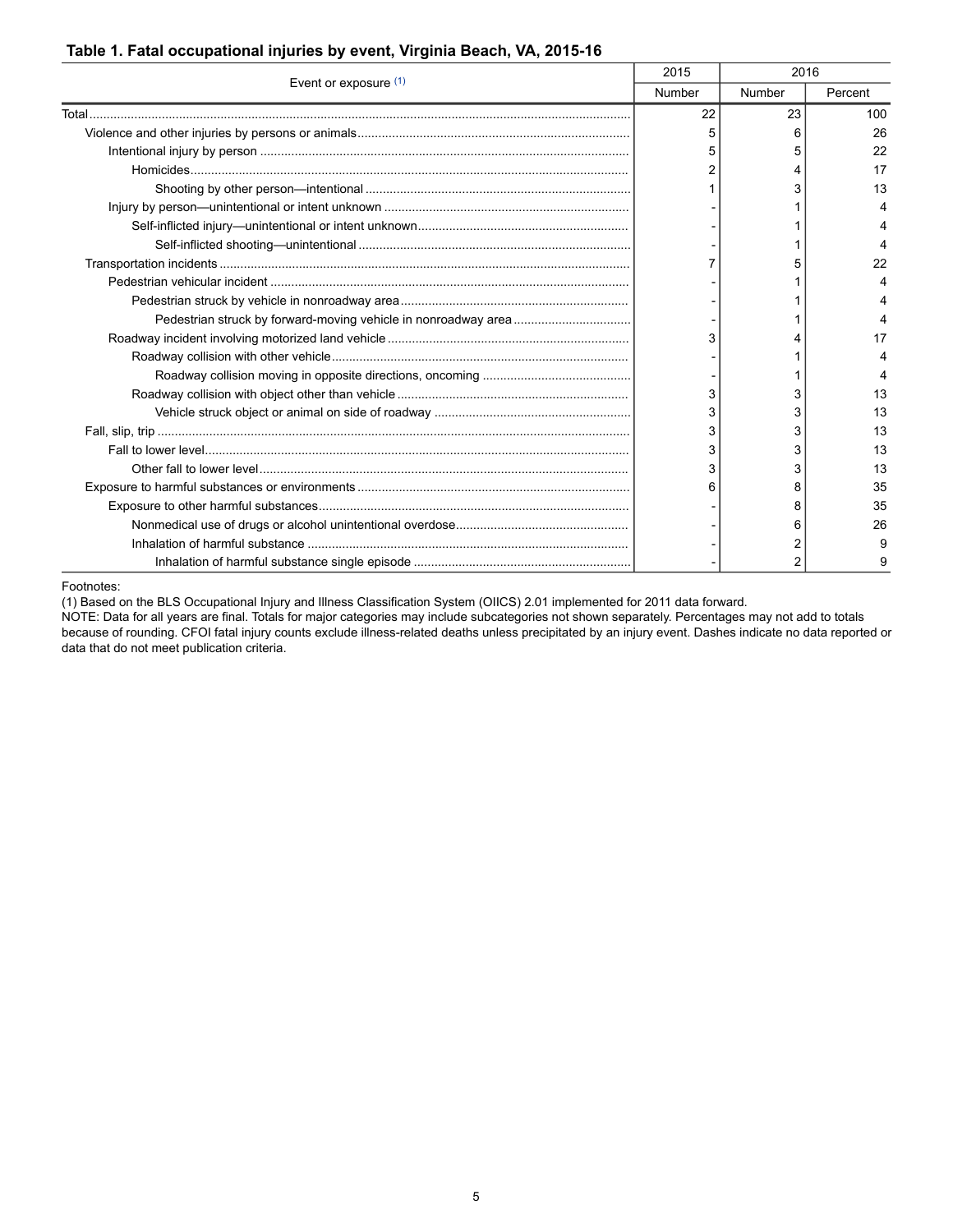|                                                                          | 2015   | 2016   |         |
|--------------------------------------------------------------------------|--------|--------|---------|
| Industry $(1)$                                                           | Number | Number | Percent |
|                                                                          | 22     | 23     | 100     |
|                                                                          | 20     | 21     | 91      |
|                                                                          |        | 6      | 26      |
|                                                                          |        |        | 17      |
|                                                                          |        | 2      | 9       |
|                                                                          |        | 2      | 9       |
|                                                                          |        |        |         |
|                                                                          |        |        |         |
|                                                                          |        | 2      | 9       |
|                                                                          |        | 2      | 9       |
|                                                                          |        | 2      | 9       |
|                                                                          |        | 2      | 9       |
|                                                                          | 12     | 15     | 65      |
|                                                                          | 5      | 5      | 22      |
|                                                                          |        | 2      | 9       |
|                                                                          |        | 2      | 9       |
|                                                                          |        | 2      | 9       |
|                                                                          |        | 2      | 9       |
|                                                                          |        | 3      | 13      |
|                                                                          |        |        |         |
|                                                                          |        |        |         |
|                                                                          |        |        |         |
| General freight trucking, long-distance, truckload                       |        |        |         |
|                                                                          |        |        |         |
|                                                                          |        |        |         |
|                                                                          |        |        |         |
|                                                                          |        | 6      | 26      |
| Administrative and support and waste management and remediation services |        | 6      | 26      |
|                                                                          |        |        | 17      |
|                                                                          |        |        |         |
|                                                                          |        |        |         |
|                                                                          |        |        |         |
|                                                                          |        |        |         |
|                                                                          |        |        |         |
|                                                                          |        | 2      | 9       |
|                                                                          |        |        |         |
|                                                                          |        | 2      |         |
|                                                                          |        | 2      |         |
|                                                                          |        | 2      | 9       |
|                                                                          |        | 2      | 9       |
|                                                                          | 3      | 3      | 13      |
|                                                                          |        | 3      | 13      |
|                                                                          |        | 3      | 13      |
|                                                                          |        | 3      | 13      |
|                                                                          |        | 3      | 13      |
|                                                                          |        | 2      | 9       |
|                                                                          | 2      |        |         |
|                                                                          |        |        |         |
|                                                                          |        |        |         |
|                                                                          |        |        |         |
|                                                                          |        |        |         |
|                                                                          | 2      | 2      |         |
|                                                                          | 2      | 2      |         |
|                                                                          | 2      | 2      |         |
|                                                                          | 2      | 2      |         |
|                                                                          |        |        |         |

#### Table 2. Fatal occupational injuries by industry, Virginia Beach, VA, 2015-16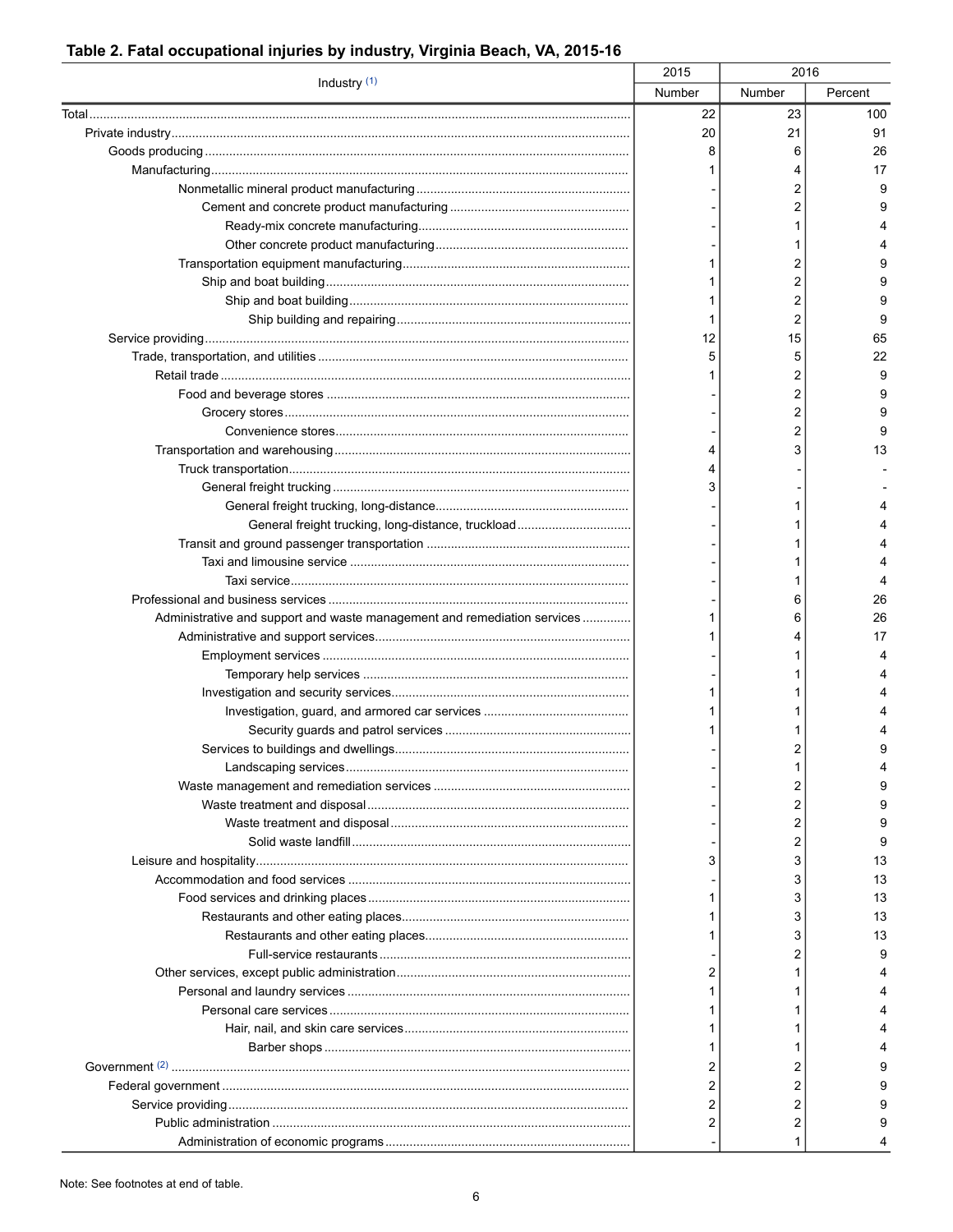#### **Table 2. Fatal occupational injuries by industry, Virginia Beach, VA, 2015-16 - Continued**

|                | 2015   | 2016   |         |
|----------------|--------|--------|---------|
| Industry $(1)$ | Number | Number | Percent |
|                |        |        |         |
|                |        |        |         |
|                |        |        |         |
|                |        |        |         |
|                |        |        |         |

<span id="page-6-0"></span>Footnotes:

(1) Industry data are based on the North American Industry Classification System, 2012.

 (2) Includes fatal injuries to workers employed by governmental organizations regardless of industry. Includes all fatal occupational injuries meeting this ownership criterion across all specified years, regardless of industry classification system.

Note: Data for all years are final. Totals for major categories may include subcategories not shown separately. Percentages may not add to totals because of rounding. CFOI fatal injury counts exclude illness-related deaths unless precipitated by an injury event. Dashes indicate no data reported or data that do not meet publication criteria.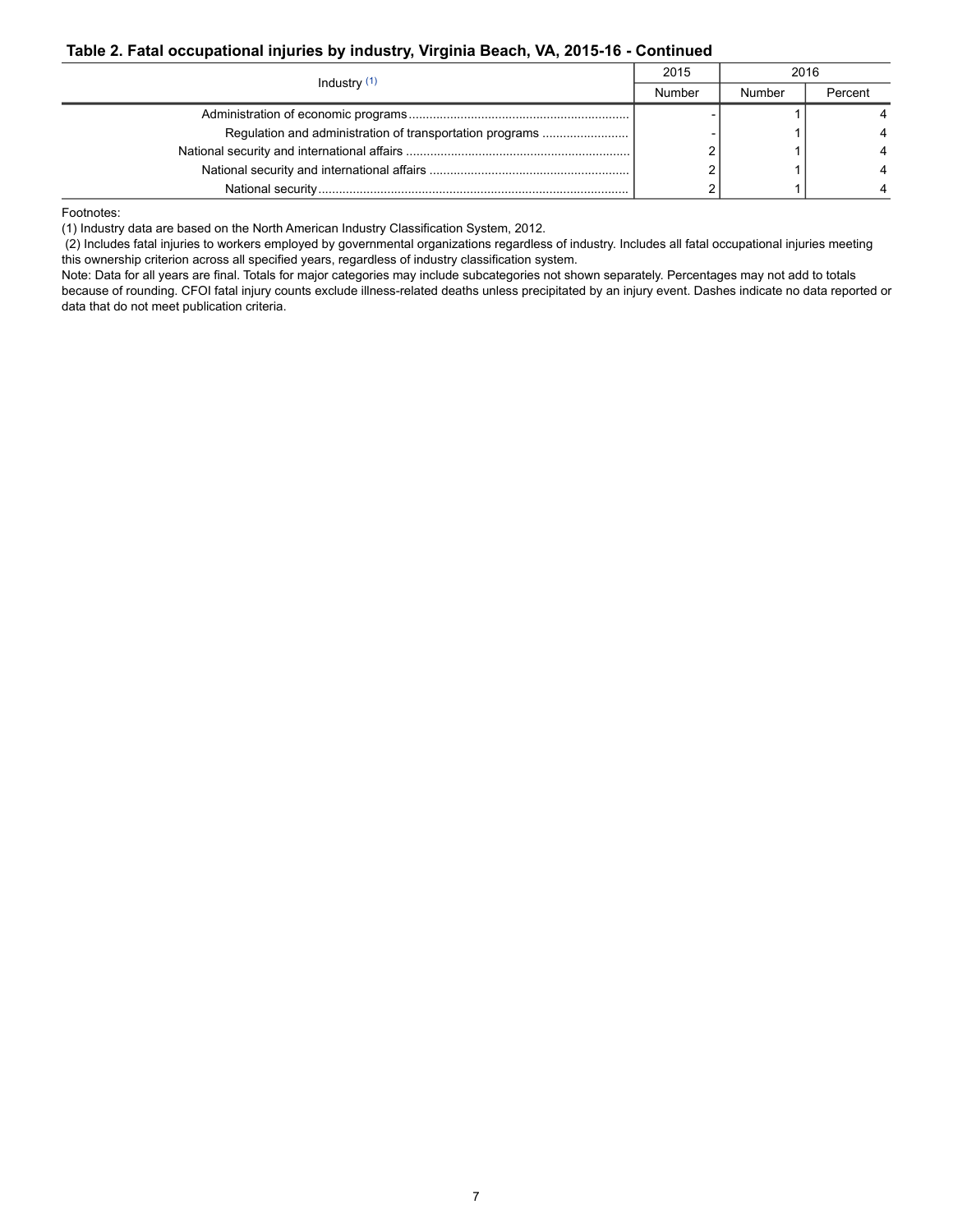## Table 3. Fatal occupational injuries by occupation, Virginia Beach, VA, 2015-16

|                                                                                | 2015   | 2016   |         |
|--------------------------------------------------------------------------------|--------|--------|---------|
| Occupation $(1)$                                                               | Number | Number | Percent |
|                                                                                | 22     | 23     | 100     |
|                                                                                |        |        |         |
|                                                                                |        |        |         |
|                                                                                |        |        |         |
|                                                                                |        |        |         |
|                                                                                |        |        |         |
|                                                                                |        |        |         |
|                                                                                |        | 6      | 26      |
|                                                                                |        |        |         |
|                                                                                |        |        |         |
|                                                                                |        |        |         |
|                                                                                |        |        |         |
|                                                                                |        |        |         |
|                                                                                |        |        |         |
|                                                                                |        |        |         |
|                                                                                |        |        |         |
|                                                                                |        |        |         |
|                                                                                |        |        | 13      |
| Supervisors, building and grounds cleaning and maintenance workers             |        |        |         |
| First-line supervisors/managers, building and grounds cleaning and maintenance |        |        |         |
| First-line supervisors of landscaping, lawn service, and groundskeeping        |        |        |         |
|                                                                                |        |        |         |
|                                                                                |        |        |         |
|                                                                                |        |        |         |
|                                                                                |        |        |         |
|                                                                                |        |        |         |
|                                                                                |        |        |         |
|                                                                                |        |        |         |
|                                                                                |        |        |         |
|                                                                                |        |        |         |
|                                                                                |        | 3      | 13      |
|                                                                                |        |        |         |
|                                                                                |        |        |         |
|                                                                                |        |        |         |
| First-line supervisors of retail sales workers                                 |        |        |         |
|                                                                                |        |        |         |
|                                                                                |        |        |         |
|                                                                                |        |        |         |
|                                                                                |        |        |         |
|                                                                                |        |        |         |
| Material recording, scheduling, dispatching, and distributing workers          |        |        |         |
|                                                                                |        |        |         |
|                                                                                |        | 1      |         |
|                                                                                | 10     | 5      | 22      |
|                                                                                | 6      | 5      | 22      |
|                                                                                |        | 5      | 22      |
|                                                                                |        | 3      | 13      |
|                                                                                |        | 3      | 13      |
|                                                                                |        |        |         |
| Operating engineers and other construction equipment operators                 |        |        |         |
|                                                                                |        |        |         |
|                                                                                |        |        |         |
|                                                                                |        |        | 30      |
|                                                                                |        |        |         |
|                                                                                |        |        |         |
|                                                                                |        |        |         |
|                                                                                |        |        | 26      |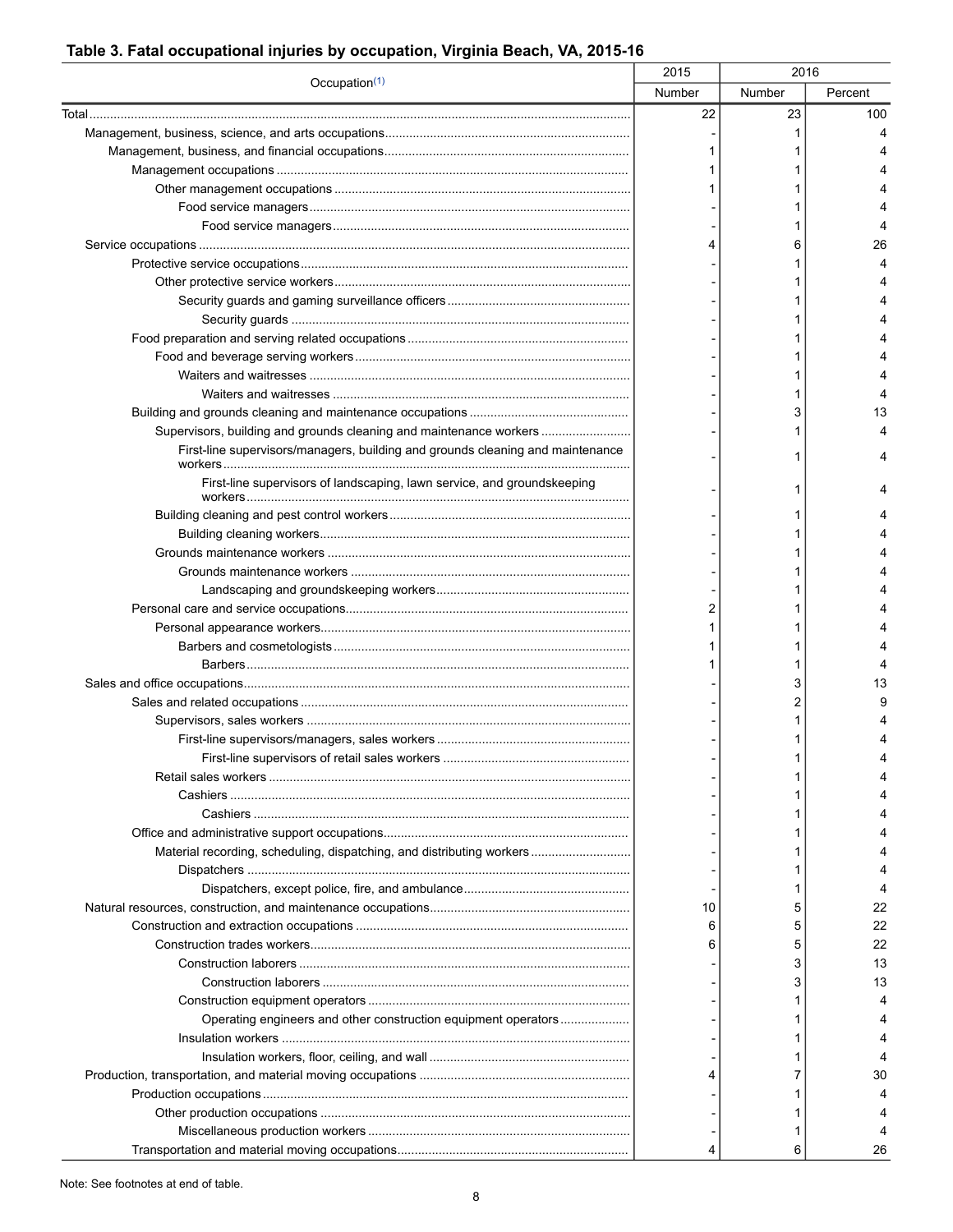#### **Table 3. Fatal occupational injuries by occupation, Virginia Beach, VA, 2015-16 - Continued**

|                           | 2015 |        | 2016    |  |
|---------------------------|------|--------|---------|--|
| Occupation <sup>(1)</sup> |      | Number | Percent |  |
|                           |      |        |         |  |
|                           |      |        |         |  |
|                           |      |        |         |  |
|                           |      |        |         |  |
|                           |      |        |         |  |
|                           |      |        |         |  |
|                           |      |        |         |  |
|                           |      |        |         |  |

<span id="page-8-0"></span>Footnotes:

(1) Occupation data are based on the Standard Occupational Classification system, 2010.

<span id="page-8-1"></span>(2) Includes fatal injuries to persons identified as resident armed forces regardless of individual occupation listed.

Note: Data for all years are final. Totals for major categories may include subcategories not shown separately. Percentages may not add to totals because of rounding. CFOI fatal injury counts exclude illness-related deaths unless precipitated by an injury event. Dashes indicate no data reported or data that do not meet publication criteria.